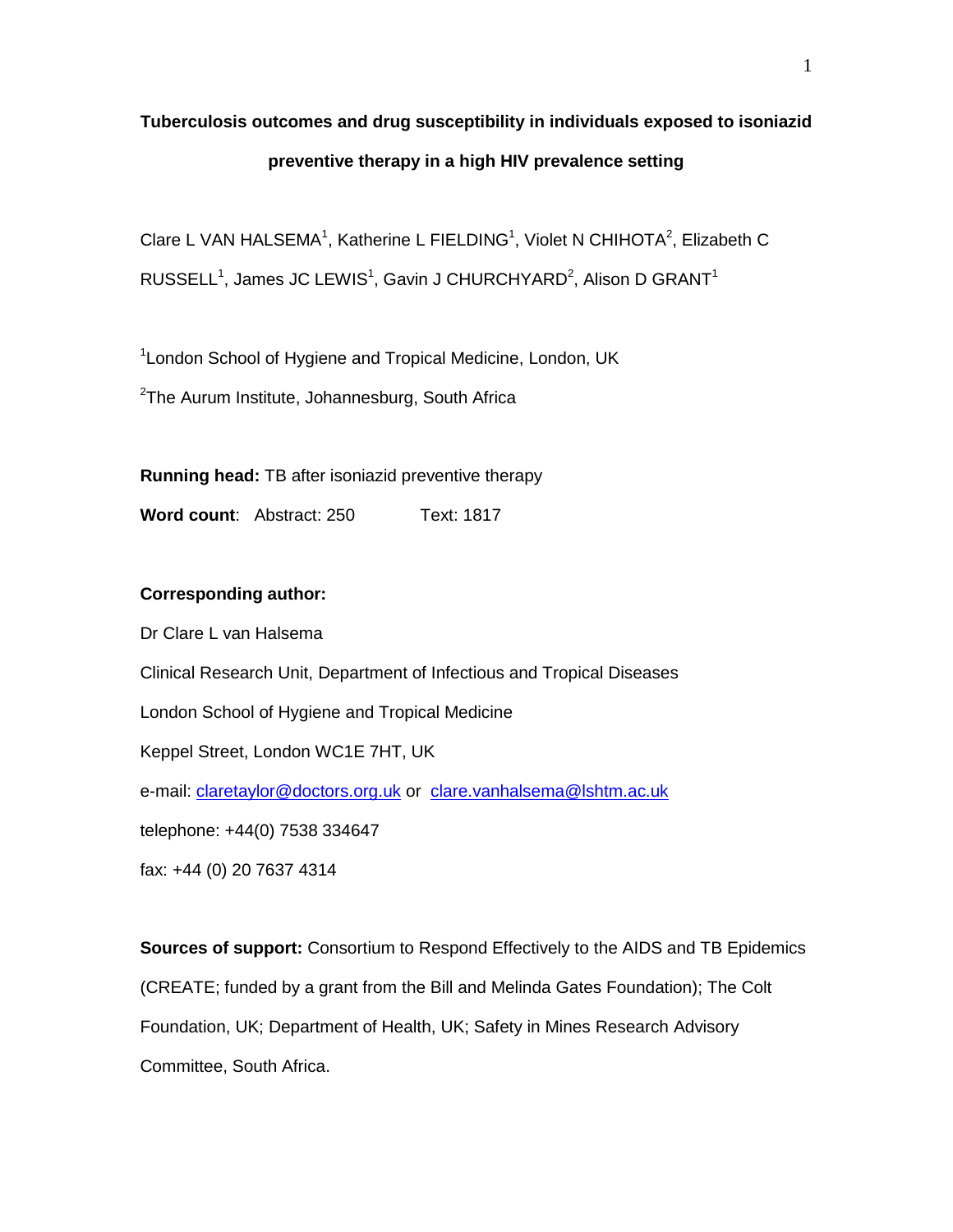## **ABSTRACT**

#### **Objective**

Despite World Health Organization recommendations, concerns about promoting resistance have impeded implementation of isoniazid preventive therapy (IPT) for tuberculosis. We describe characteristics of tuberculosis in individuals previously exposed to IPT as part of "Thibela TB", a cluster-randomised trial of community-wide IPT in gold miners in South Africa.

#### **Design**

Case series including participants who were dispensed IPT, attended at least one followup visit and were subsequently treated for tuberculosis.

#### **Methods**

Tuberculosis episodes were detected through surveillance and through follow-up if IPT was stopped early. Drug susceptibility data were compared with a) tuberculosis episodes detected through surveillance in control clusters (where IPT use was minimal) and b) a laboratory substudy of mycobacterial sputum culture from tuberculosis suspects in control clusters.

#### **Results**

Among 126 eligible individuals (125 male, median age 43 years), median time from starting IPT to tuberculosis treatment was 316 days (IQR 174-491). 94/126 (75%) were first episodes. 89/103 (86%) tested HIV-infected, median CD4 count 196 cells/mm<sup>3</sup> (n=51). 64/108 (59%) with known treatment outcomes were cured or completed treatment. Among 71 isolates with drug susceptibility results available, 12.1% (95% CI 5.0-23.3%) and 7.7% (95% CI 0.2-36.0%) from first and retreatment episodes respectively had isoniazid resistance, compared with 6.0% (95% CI 3.1-10.2%) and 18.7% (95% CI 10.6-29.3%) in control clusters and 11.8% (95% CI 8.2 – 16.3%) among first TB episodes in the laboratory substudy.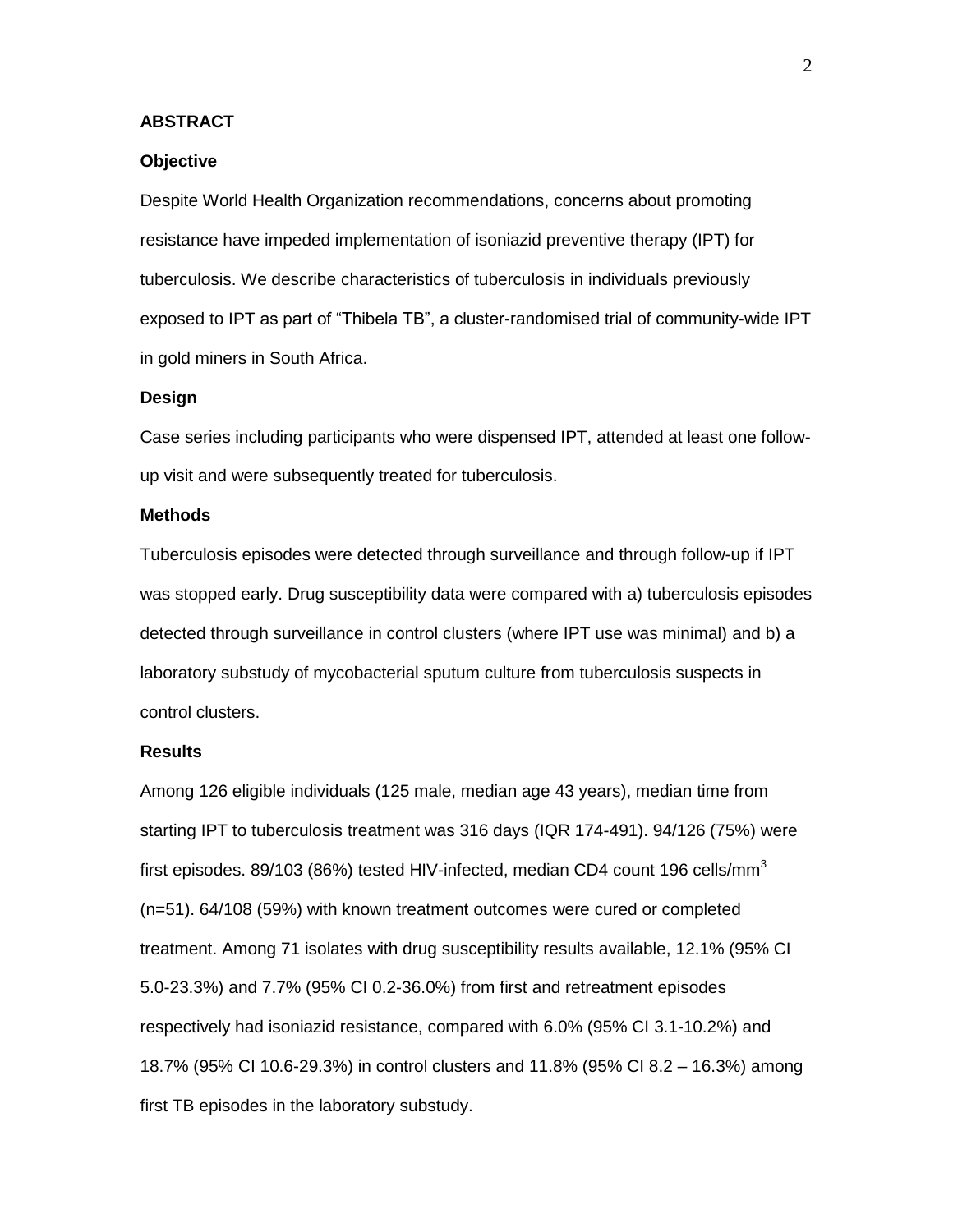# **Conclusions**

Tuberculosis after recent IPT has prevalence of drug resistance similar to background and treatment outcomes typical of this setting. These data support wider implementation of IPT.

**Keywords:** tuberculosis, isoniazid preventive therapy, drug resistance, HIV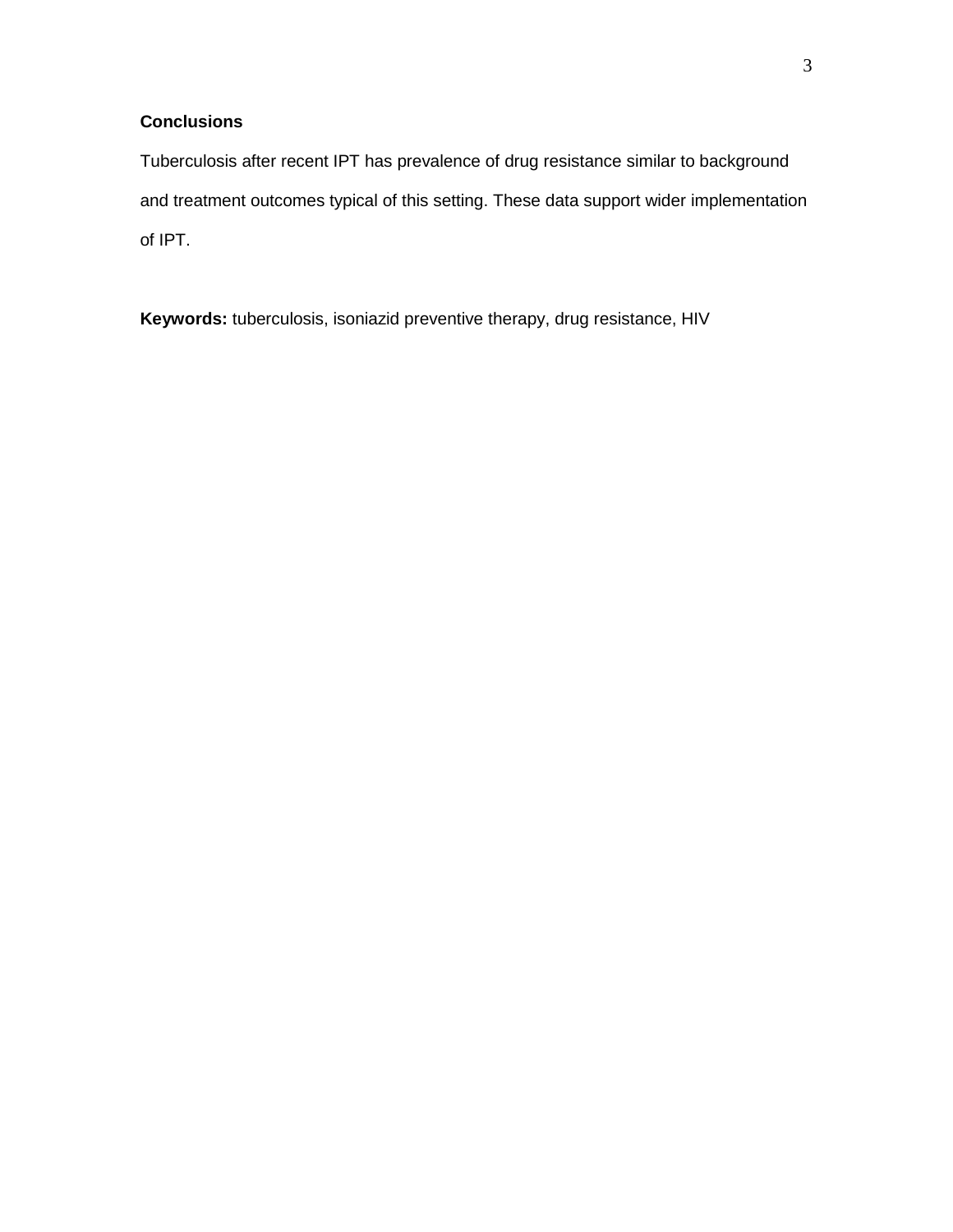## **INTRODUCTION**

Despite World Health Organization recommendations [1] and strong evidence of effectiveness [1-3], implementation of isoniazid preventive therapy (IPT) to reduce HIVassociated tuberculosis has been limited. Reasons include concerns about promoting drug resistance, although there is little evidence that this occurs [5].

Tuberculosis incidence in South Africa was estimated at 948/100,000 in 2007 [6] and is higher still among miners, partly due to high prevalence of HIV (estimated at 29%) [7] and silicosis [8]. The prevalence of latent tuberculosis infection among gold miners was recently estimated at 89% [9]. We are conducting a cluster-randomised trial ("Thibela TB") of community-wide IPT among gold miners in South Africa. The aim of this analysis was to describe characteristics of tuberculosis disease in individuals previously exposed to IPT in this trial.

#### **METHODS**

#### *Setting*

Mining companies provide employees with free, on-site comprehensive health care, including tuberculosis and HIV services. In the Thibela TB study, clusters (all employees at a single or group of mine shafts) were randomised to control (routine tuberculosis control, including annual case finding by chest radiograph and targeted IPT offered to individuals with HIV or silicosis) or intervention (routine tuberculosis control as above plus the study intervention, i.e. tuberculosis screening and IPT offered to all employees without a specific contraindication, regardless of perceived tuberculosis risk or HIV status) arms. In intervention clusters, screening for active tuberculosis and other contraindications is by symptom questionnaire and chest radiograph [7, 10, 11]. Eligible participants are dispensed isoniazid 300mg and pyridoxine 25mg daily, self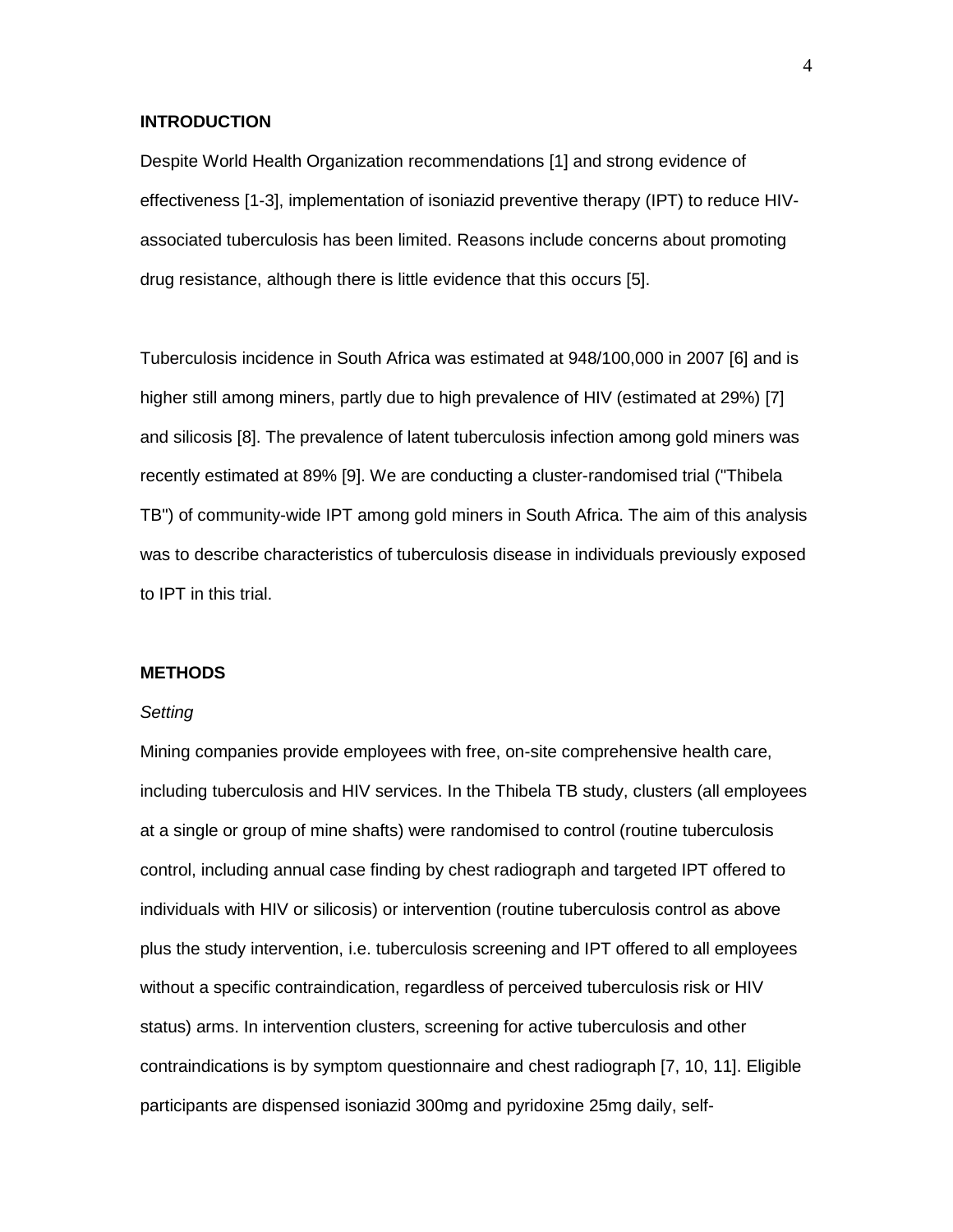administered, for 30 days initially and nine months in total, with monthly review by nurses at workplace-based study clinics for tuberculosis symptoms and adverse events.

## *Study population and case ascertainment*

Individuals were included in this case series ("TB after IPT" group) if they were dispensed IPT at one of eight intervention clusters (starting July 2006), attended at least one follow up visit and subsequently started tuberculosis treatment (up to 16<sup>th</sup> February 2009). Cases were identified through surveillance of incident tuberculosis as part of Thibela TB, through a concurrent mycobacterial culture substudy and through review of clinical records for individuals stopping IPT early. We included all those treated for tuberculosis, who attended at least one follow up visit (to be reasonably sure that some isoniazid had been taken), unless an outcome of "not TB" was recorded or only nontuberculous mycobacteria were isolated from sputum.

#### *Definitions*

Sites of disease, episode type, treatment regimens and outcomes (standard WHO definitions [12]) were abstracted from tuberculosis treatment records. We estimated the maximum duration of IPT using the number of monthly dispensing visits. Participants stopping IPT before nine months were assumed to have taken medication for 15/30 days preceding their final visit.

#### *Comparison groups*

To provide comparisons for the proportion with drug resistance in the TB after IPT group, we used two data sources:

a) "control clusters": Tuberculosis case ascertainment in the seven control clusters was identical to that in intervention clusters. All tuberculosis cases with available drug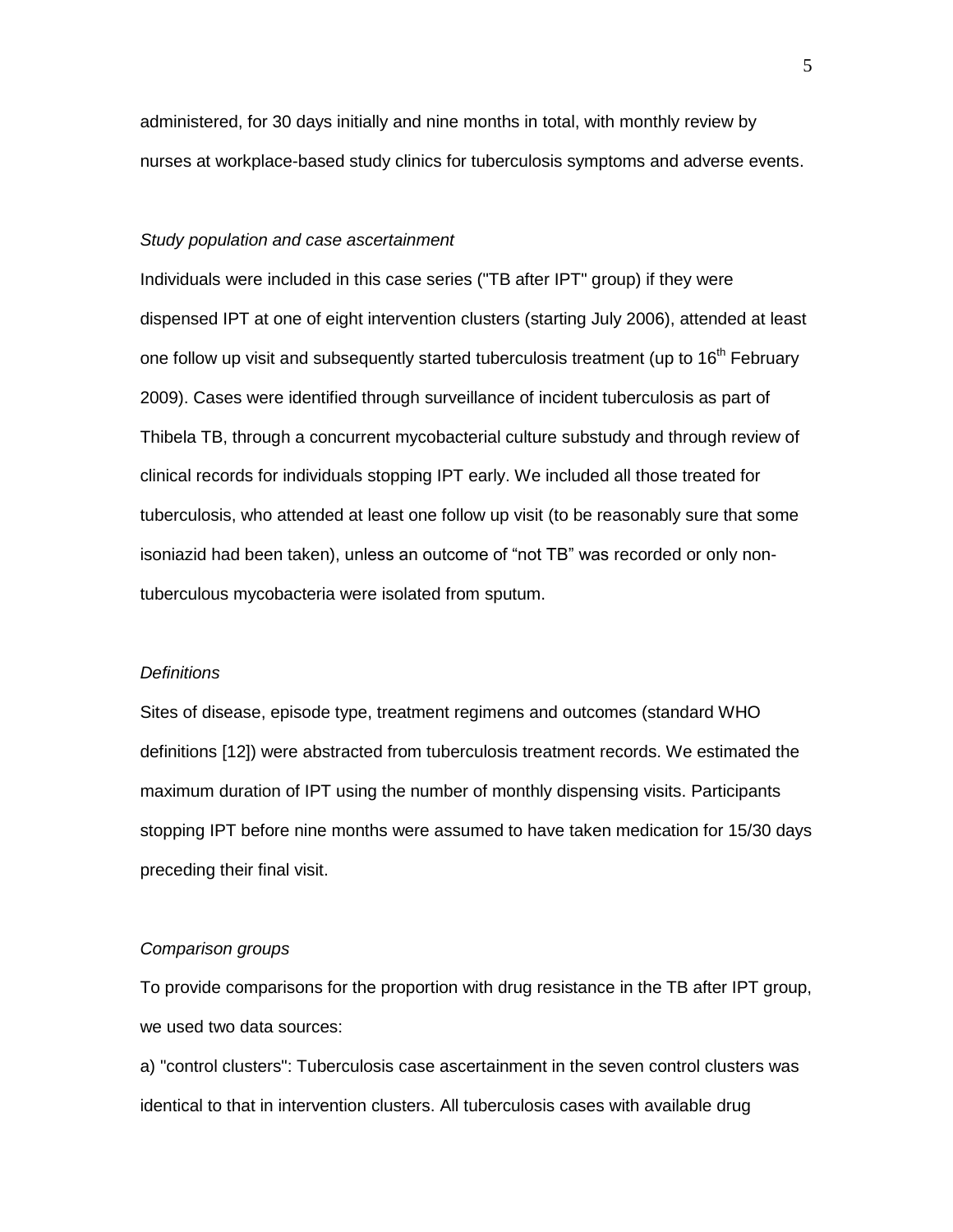susceptibility data from two large control clusters were included in this comparison group.

b) "laboratory substudy": Sputa from individuals presenting to clinics with symptoms but no prior history of tuberculosis underwent culture and drug susceptibility testing [13]. All tuberculosis cases in the laboratory substudy at any control cluster were included.

The TB after IPT group included those who had not yet completed treatment, in order to avoid excluding those with longer treatment duration; i.e. retreatment cases or drugresistant tuberculosis. This was not possible in the control cluster comparison group as laboratory data are not abstracted until the end of treatment. In the laboratory substudy this was not an issue, as specimens were collected at the time of investigation for tuberculosis and thus drug susceptibility data were available in real time.

#### *Statistical methods*

Data analysis using STATA v.10 (Stata Corporation, College Station, Texas), included 95% confidence intervals (CI) (binomial exact method) for proportions of isolates with drug resistance.

## *Ethical considerations*

"Thibela TB" was approved by Research Ethics Committees of the University of KwaZulu Natal and the London School of Hygiene and Tropical Medicine.

## **RESULTS**

126 individuals fulfilled inclusion criteria for the TB after IPT group, from a total of 23,095 individuals starting IPT in Thibela TB up to 16th February 2009. Median age was 43 (interquartile range [IQR] 38, 47) years and 125 (99%) were male; consistent with

6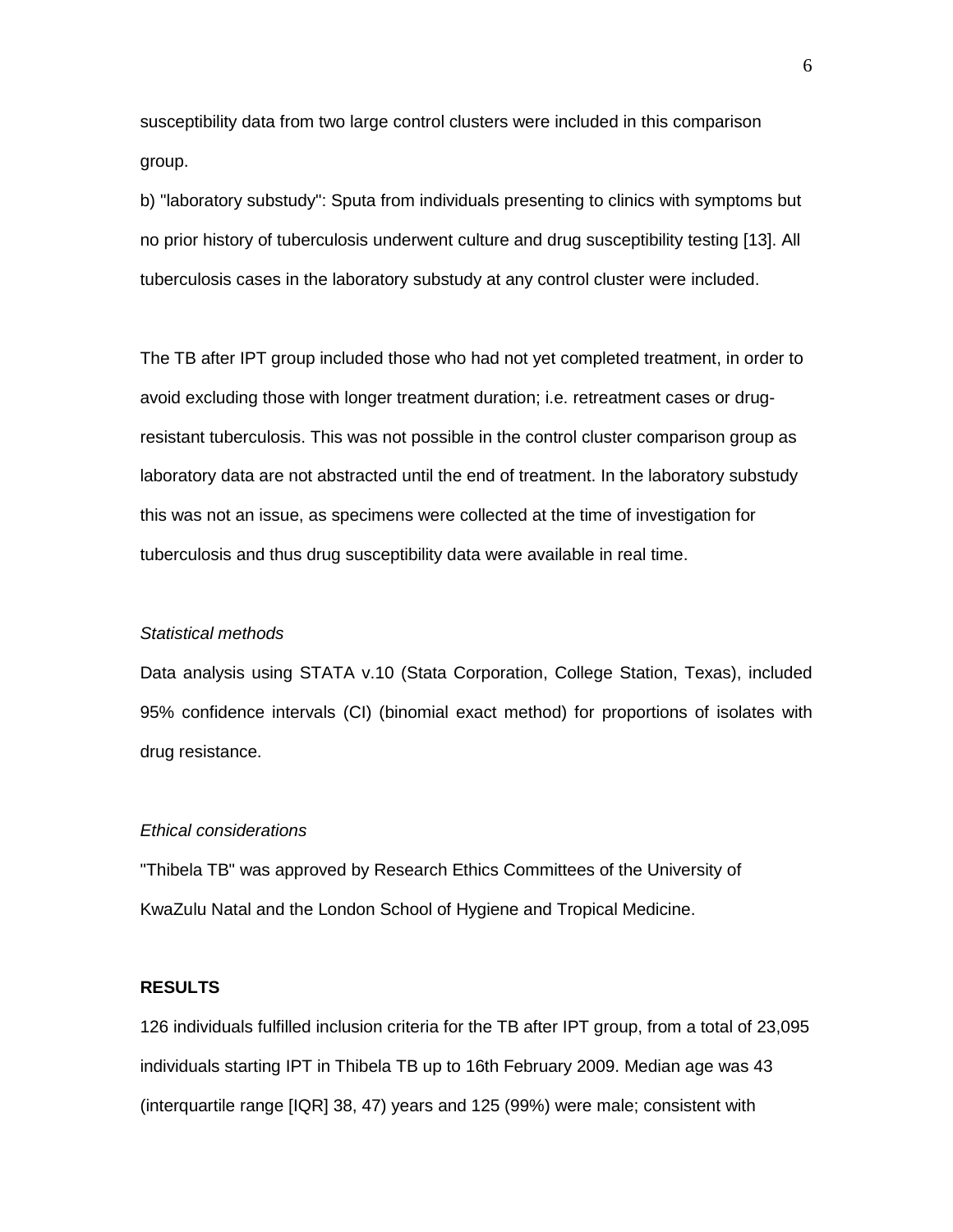workforce demographics. In control clusters, 11/275 (4%) individuals had evidence from medical records of ever having had IPT.

## *Description of the TB after IPT group*

77/126 sputum samples cultured *Mycobacterium tuberculosis*; 42 were culture-negative and seven had no culture results available. The median estimated duration of IPT was 105 days (IQR 45, 195), with 28/126 (22%) of this group completing all 270 days. The median time from starting IPT to starting tuberculosis treatment was 316 days (IQR 174, 491) and 53/126 (42%) started tuberculosis treatment within the planned 270 days IPT.

89/103 (86%) with known status were HIV positive. Median CD4 cell count was 196 cells/mm<sup>3</sup> (IQR 81, 296) (n=51). 21/89 (24%) HIV-positive individuals were known to be taking antiretroviral therapy at the start of tuberculosis treatment. 94/126 (74.6%) were first tuberculosis episodes and 87/126 (69.0%) pulmonary. 43 (34.1%) were smear and culture positive and 11 (8.7%) smear positive but culture negative.

#### *Treatment outcomes*

In 18/126, treatment was ongoing at the time of data collection and outcome not yet recorded. Among the remaining 108/126, 64/108 (59.3%) had documented cure or treatment completion, 33 (30.6%) were transferred out or had unknown outcome, 2/108 had treatment failure or interruption. There were nine deaths (8.3%), four within the first two months of tuberculosis treatment; all eight with known status were HIV-positive; median CD4 count 124 cells/mm<sup>3</sup> (n=6). Five of the deaths had culture-positive M. *tuberculosis* and all four cases with susceptibility results were susceptible to isoniazid and rifampicin.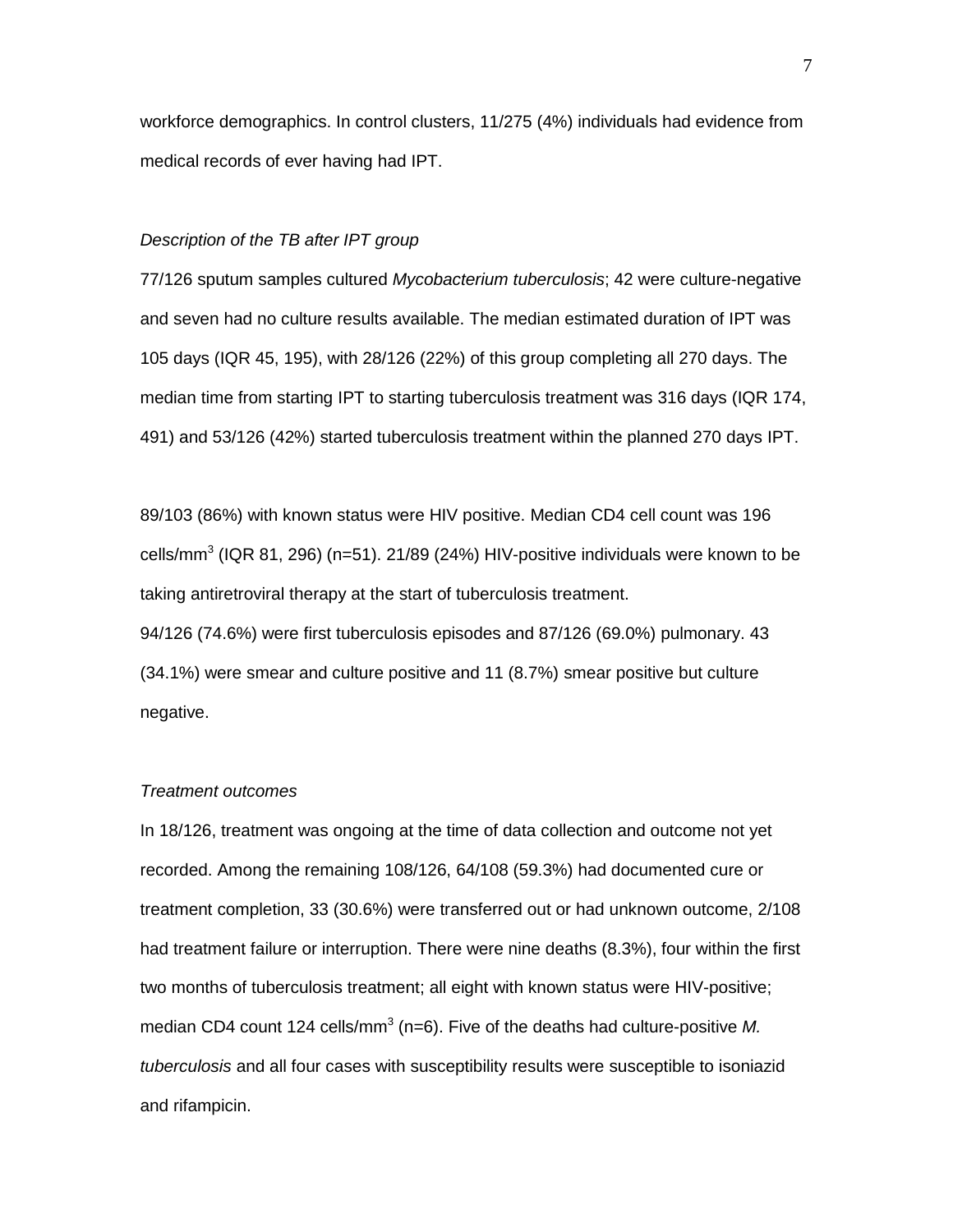#### *Drug susceptibility: TB after IPT and comparison groups*

Of 77 *M. tuberculosis* isolates in the TB after IPT group, 71 (92.2%) had susceptibility testing results for isoniazid and rifampicin. None of the five with concurrent nontuberculous mycobacterial isolates had susceptibility data. In control clusters, of 319 *M. tuberculosis* isolates, 275 (86.2%) had susceptibility test results for isoniazid and rifampicin (table).

Among first tuberculosis episodes, 7/58 (12.1%; 95%CI 5.0-23.3%) were resistant to isoniazid in the TB after IPT group, compared with 12/200 (6.0%; 95%CI 3.1-10.2%) in the control clusters and  $32/270$  (11.8%; 95%Cl 8.2 – 16.3%) in the laboratory substudy (figure). For retreatment episodes, isoniazid resistance occurred in 1/13 (7.7%; 95%CI 0.2-36.0) in the TB after IPT group and 14/75 (18.7; 95%CI 10.6 – 29.3) in control clusters.

## *Tuberculosis screening failures in the TB after IPT group*

Four individuals most likely had tuberculosis that was missed at screening before IPT. Two were culture positive with fully susceptible *M. tuberculosis* from specimens taken due to abnormal chest radiographs, but IPT was dispensed in error: they were started on first-line treatment 9 and 184 days after starting IPT, and outcomes were transfer out and cure, respectively. The individual starting treatment after 184 days had taken an estimated 45 days of IPT and a later sputum specimen grew isoniazid-resistant *M. tuberculosis*. The other two had negative tuberculosis screens at the Thibela TB study site and were smear and culture negative on specimens taken later by mine health services, who initiated treatment based on results of occupational screening radiographs after 11 and 14 days of IPT. Both were documented to have completed treatment.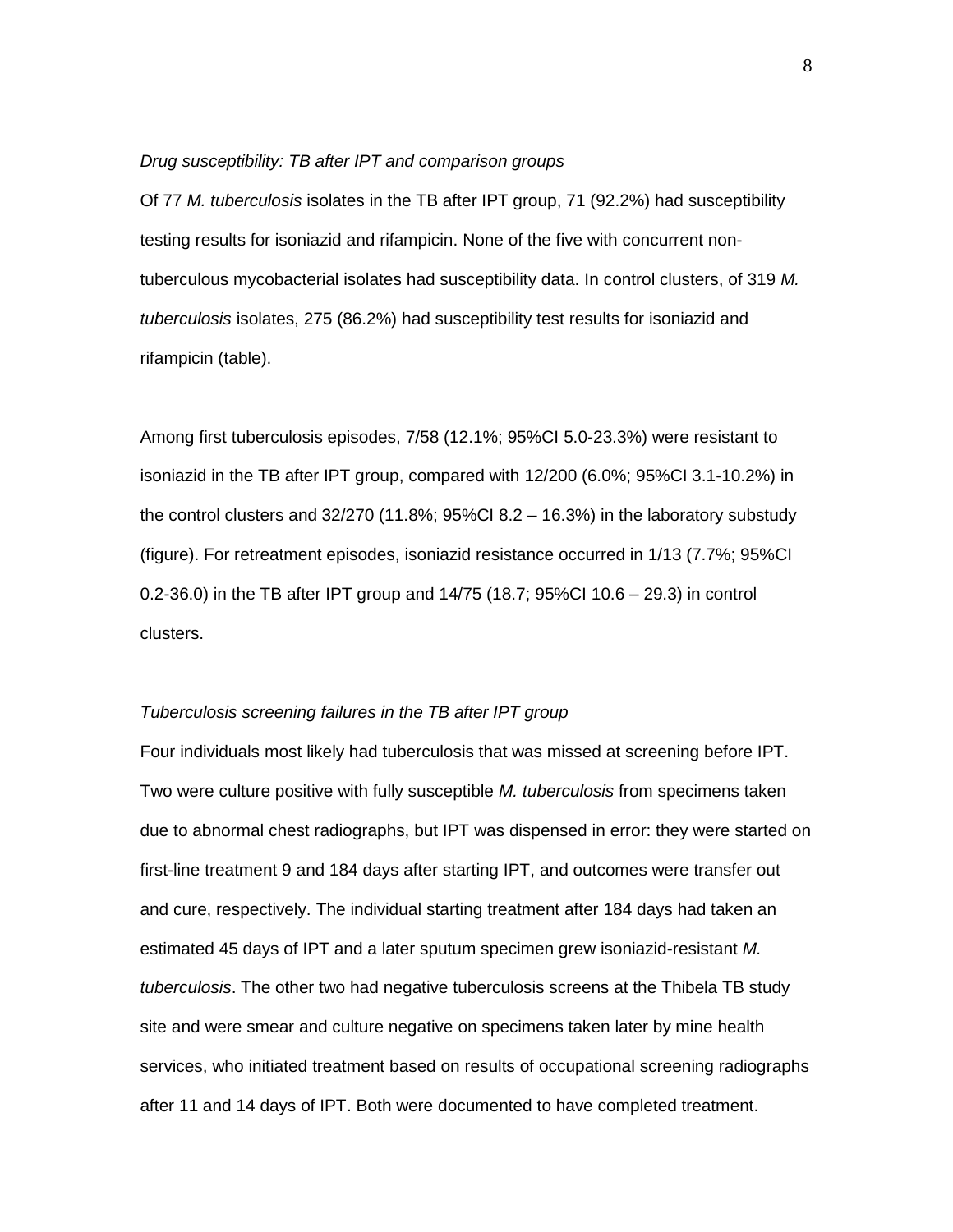## **DISCUSSION**

Concern about generating isoniazid resistance is a major obstacle to wider implementation of IPT. These data do not support this concern. Treatment outcomes were typical of this setting, taking into account the high numbers of transfers to other treatment programmes and unrecorded outcomes. South Africa as a whole has not yet met the WHO targets for treatment outcomes [6]. Drug resistance was not more prevalent than in comparison groups. Among first episodes of tuberculosis, the prevalence of isoniazid resistance, at 12.1%, was higher in the TB after IPT than in control clusters (6.0%), but similar to that in the laboratory substudy (11.8%). In retreatment cases isoniazid resistance was less common in the TB after IPT group than control clusters (7.7 vs. 18.7%). The prevalence of isoniazid resistance among the TB after IPT group is also in keeping with a drug-resistance survey among gold miners in this area in the 1990s, in which  $7.3\%$  (95% CI 6.1 – 8.7) of first tuberculosis episodes and 14.3% (11.3 – 17.9) of retreatment episodes had isoniazid resistance [14]. In this analysis we present several comparators, acknowledging that each has limitations. Overall, although numbers of resistant cases were small and confidence intervals accordingly wide, the data do not suggest an increase in proportion of isoniazid-resistant cases among those exposed to tuberculosis screening and IPT.

Treatment of latent tuberculosis should not, theoretically, promote anti-tuberculous drug resistance, as in latent infection the probability of selecting for a spontaneously-occurring isoniazid-resistant organism is remote, as organism numbers are low and bacterial division slow [15]. In a population of individuals with latent tuberculosis exposed to IPT, a higher prevalence of isoniazid resistance among subsequent tuberculosis cases would be expected even if IPT use did not itself generate resistance, as IPT is assumed to be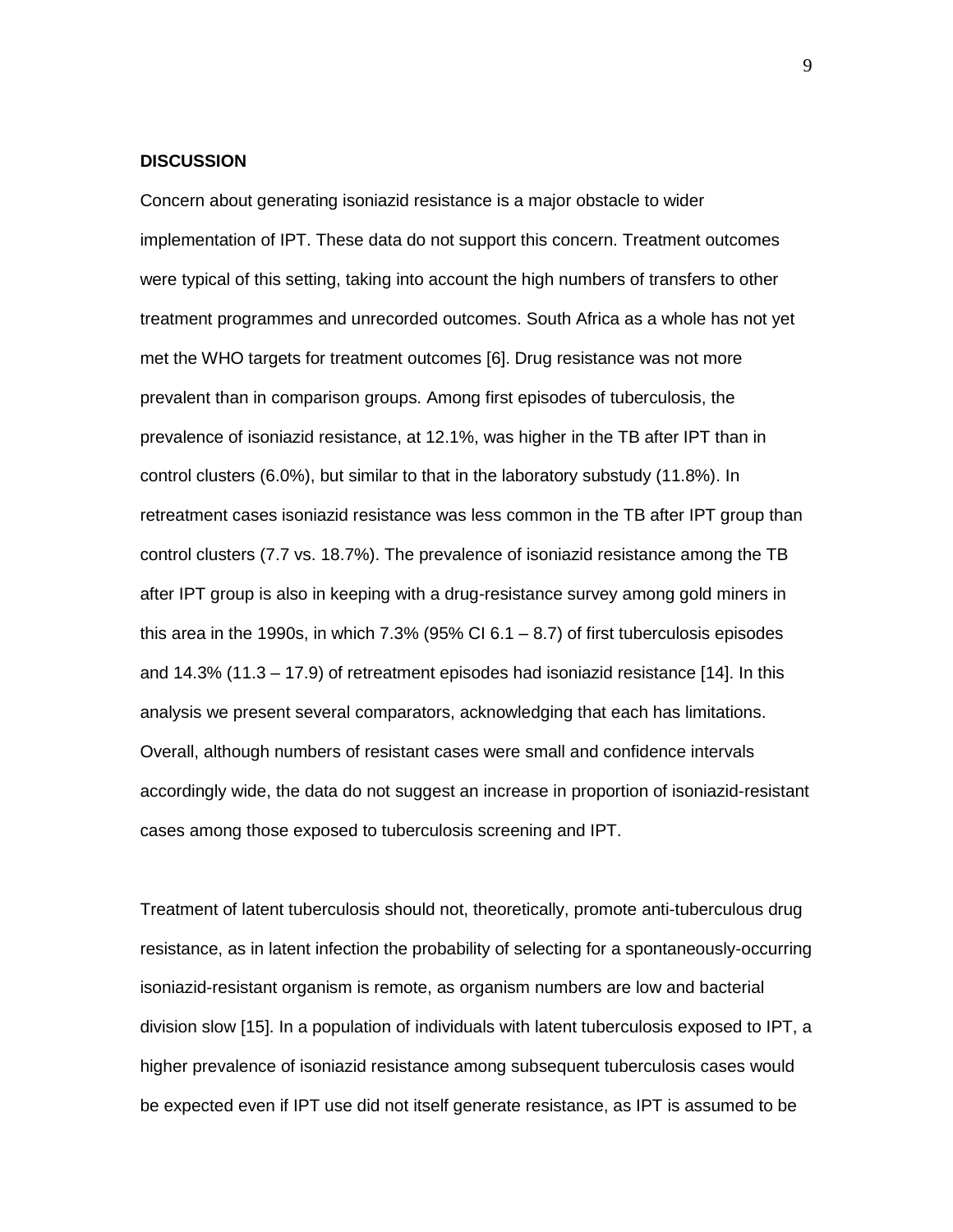more effective in treating isoniazid-susceptible than isoniazid-resistant latent tuberculosis.

We reported on tuberculosis episodes occurring during or relatively early after completing IPT. Given the high prevalence of HIV and tuberculosis in this population, the majority of tuberculosis cases are likely to have been due to recent infection [16]. However, this relatively short follow up inevitably biases towards cases identified during IPT, who are those most likely to have been screening failures, to have received inadvertent monotherapy for active disease, and hence to have acquired isoniazid resistance. With longer follow up, we would expect an increasing proportion of cases to be due to re-infection after IPT. The control cluster comparison group may be biased towards a lower proportion with resistance, as drug susceptibility data are collected at the end of the treatment episode, thus potentially excluding individuals with longer treatment durations, due to previous treatment exposure or known baseline resistance. Effective screening before administering IPT is essential to avoid inadvertent isoniazid monotherapy for active tuberculosis. Overall consensus on the optimal screening method in resource-limited settings is yet to be reached.

Three previous papers specifically describe active tuberculosis following IPT [17-19]. Methods differ and numbers are very small, so it is difficult to draw clear conclusions in terms of drug resistance from these studies. Data concerning tuberculosis after IPT from clinical trials have been reviewed previously in a meta-analysis [5]. The summary estimate for the risk of isoniazid resistance following IPT compared with those not exposed to IPT was 1.45 (95% CI 0.85-2.47), suggesting no evidence for an increase in resistance.

10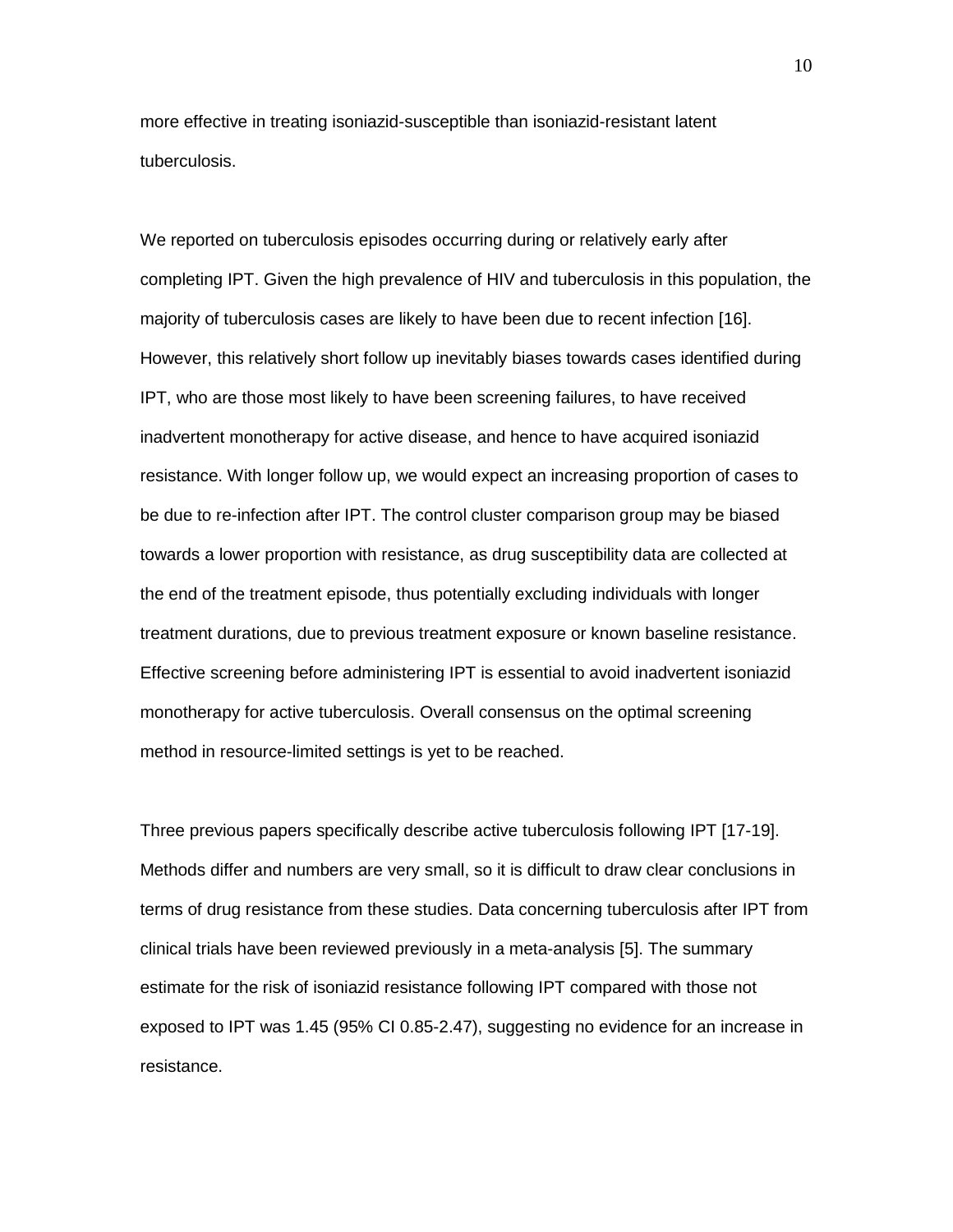In conclusion, tuberculosis disease among mostly HIV-infected people previously exposed to IPT had treatment outcomes typical of this setting and a similar prevalence of isoniazid resistance to background. Concerns about generating drug-resistance should not impede implementation of IPT.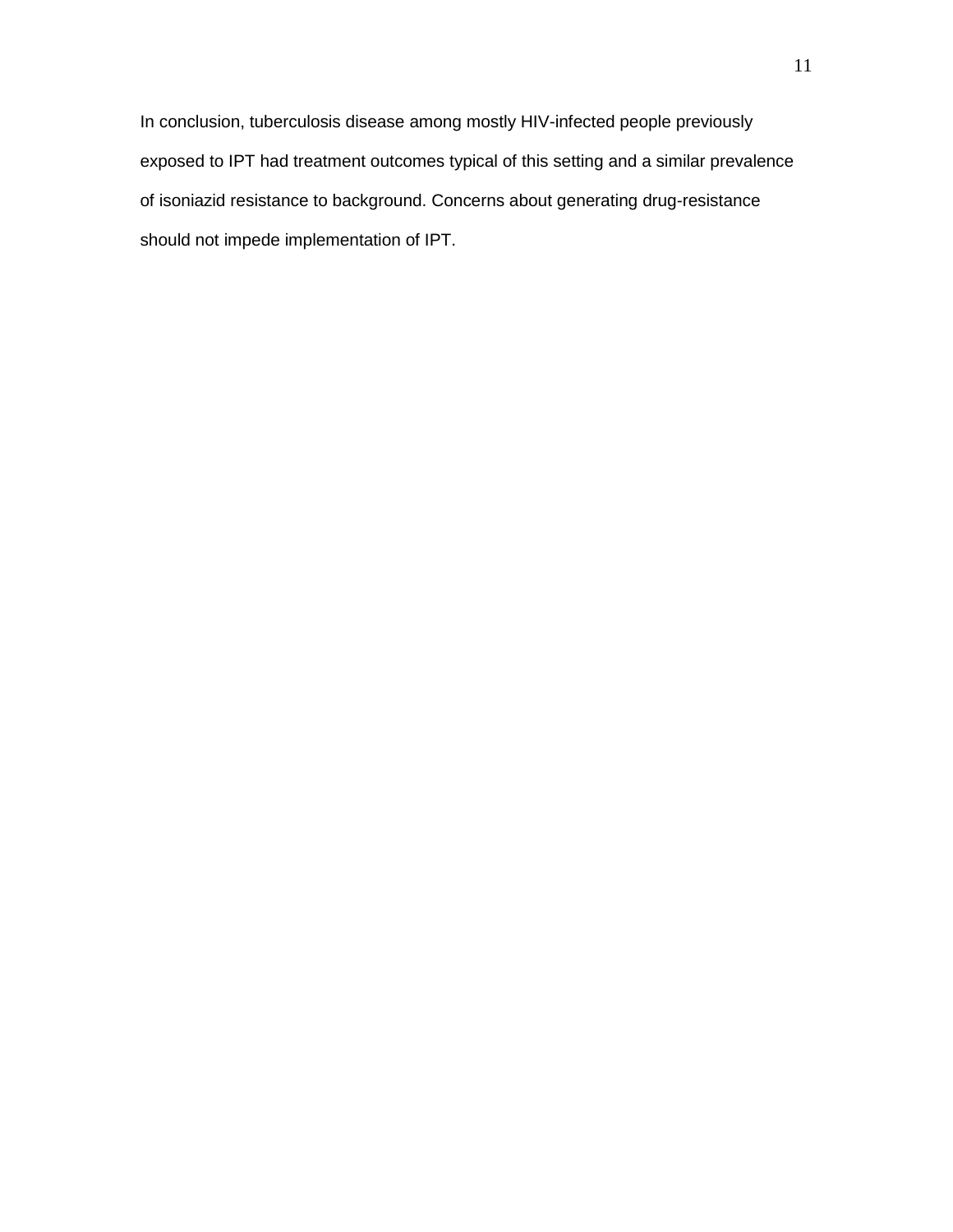## **ACKNOWLEDGEMENTS**

#### **Funding**

Thibela TB is funded by CREATE, with grants from the Bill and Melinda Gates Foundation, and the Safety in Mines Research Advisory Committee (South Africa). Clare van Halsema was funded by a grant from the Colt Foundation, UK Alison Grant was supported by a Public Health Career Scientist Award from the Department of Health, UK.

Katherine Fielding is part-funded by the Biostatistics core of the Consortium to Respond Effectively to the AIDS and TB Epidemics (CREATE) with a grant from the Bill and Melinda Gates Foundation.

James Lewis is funded by the Biostatistics Core of CREATE.

## **Author contributions**

Clare van Halsema: Study design, data collection, paper writing Katherine Fielding: Study design, epidemiological and statistical advice, paper writing Violet Chihota: Laboratory work, management of Thibela TB substudies, manuscript review

Elizabeth Russell: Data management and logistical input, manuscript review James Lewis: Epidemiological input and statistical advice, manuscript review Gavin Churchyard: Study design, supervision, manuscript review Alison Grant: Study concept and design, epidemiological input, paper writing

## **Other acknowledgements**

The authors are grateful to the staff of Thibela TB in South Africa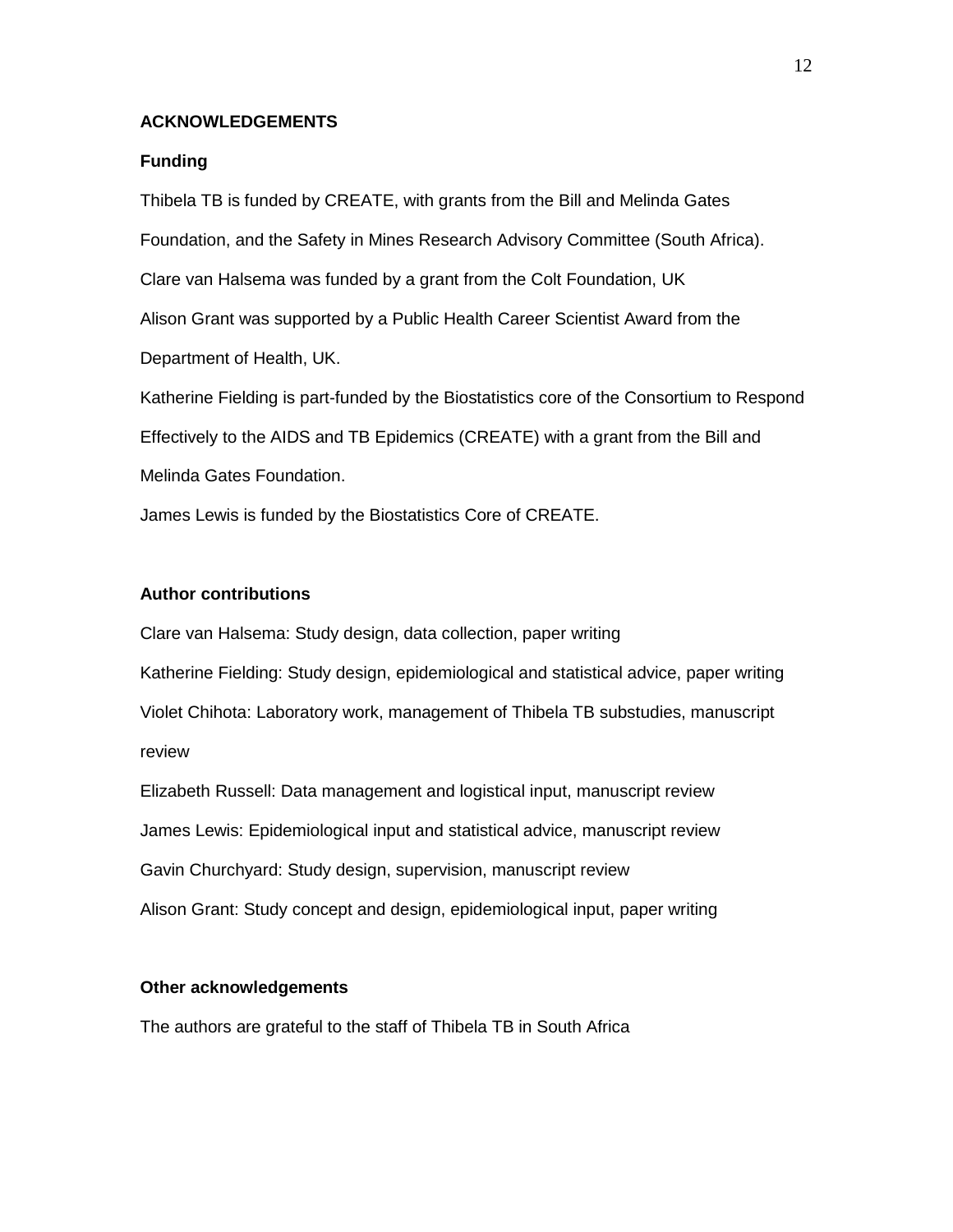# **Conflict of Interest**

All authors: no conflict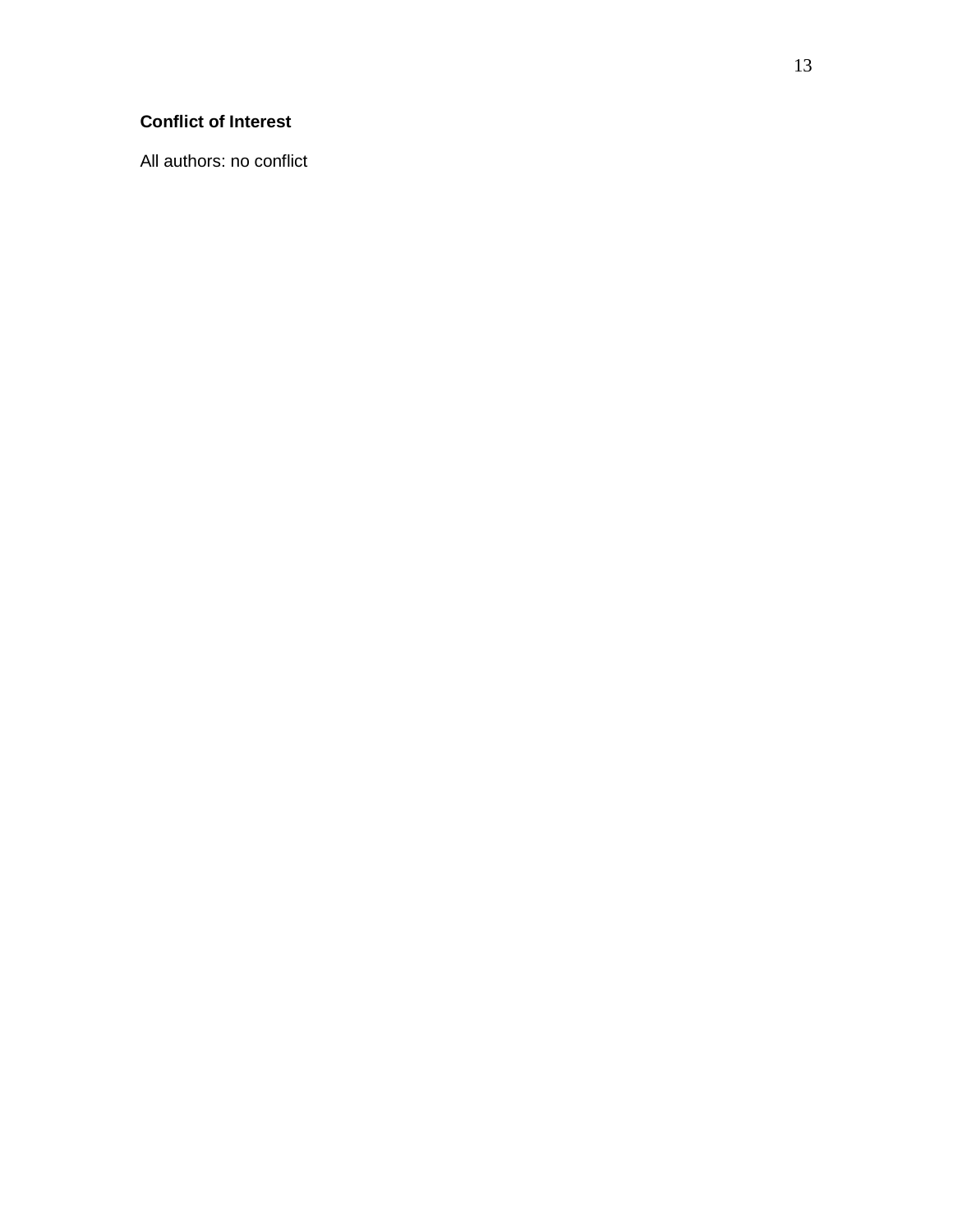|                | TB after IPT group<br>$n = 71$ |                | Thibela TB control clusters<br>$n = 275$ |                 | Laboratory substudy |
|----------------|--------------------------------|----------------|------------------------------------------|-----------------|---------------------|
|                |                                |                |                                          |                 | $n = 270$           |
| Drug           | First episodes                 | Retreatment    | First episodes                           | Retreatment     | First               |
| susceptibility | $n = 58$                       | episodes, n=13 | $n = 200$                                | episodes,       | episodes            |
|                | %(95%CI)                       | %(95%CI)       | %(95%CI)                                 | $n = 75$        | $n = 270$           |
|                |                                |                |                                          | %(95%CI)        | %(95% CI)           |
| Susceptible to | 51                             | 11             | 187                                      | 60              | $225/269^a$         |
| both isoniazid | 87.9%                          | 84.6% (54.6-   | 93.5%                                    | 80.0%           | 87.7%               |
| & rifampicin   | $(76.7 - 95.0)$                | 98.1)          | $(89.1 - 96.5)$                          | $(69.2 - 88.4)$ | $(83.1 - 91.4\%)$   |
| Any isoniazid  | $\overline{7}$                 | 1              | 12                                       | 14              | 32                  |
| resistance     | 12.1%                          | 7.7%           | 6.0%                                     | 18.7%           | 11.8%               |
|                | $(5.0-23.3)$                   | $(0.2 - 36.0)$ | $(3.1 - 10.2)$                           | $(10.6 - 29.3)$ | $(8.2 - 16.3)$      |
| Resistant to   | $\mathbf 1$                    | 1              | 6                                        | 10              | $21/269^a$          |
| both isoniazid | 1.7%                           | 7.7%           | 3.0%                                     | 13.3%           | (7.8%)              |
| and rifampicin | $(0.0 - 9.2)$                  | $(0.2 - 36.0)$ | $(1.1 - 6.4)$                            | $(6.6-23.2)$    | $(4.9 - 11.7)$      |

Table 1: Proportions of TB after IPT group and comparison groups with drug-resistant tuberculosis

<sup>a</sup> Drug susceptibility results for rifampicin were missing for one individual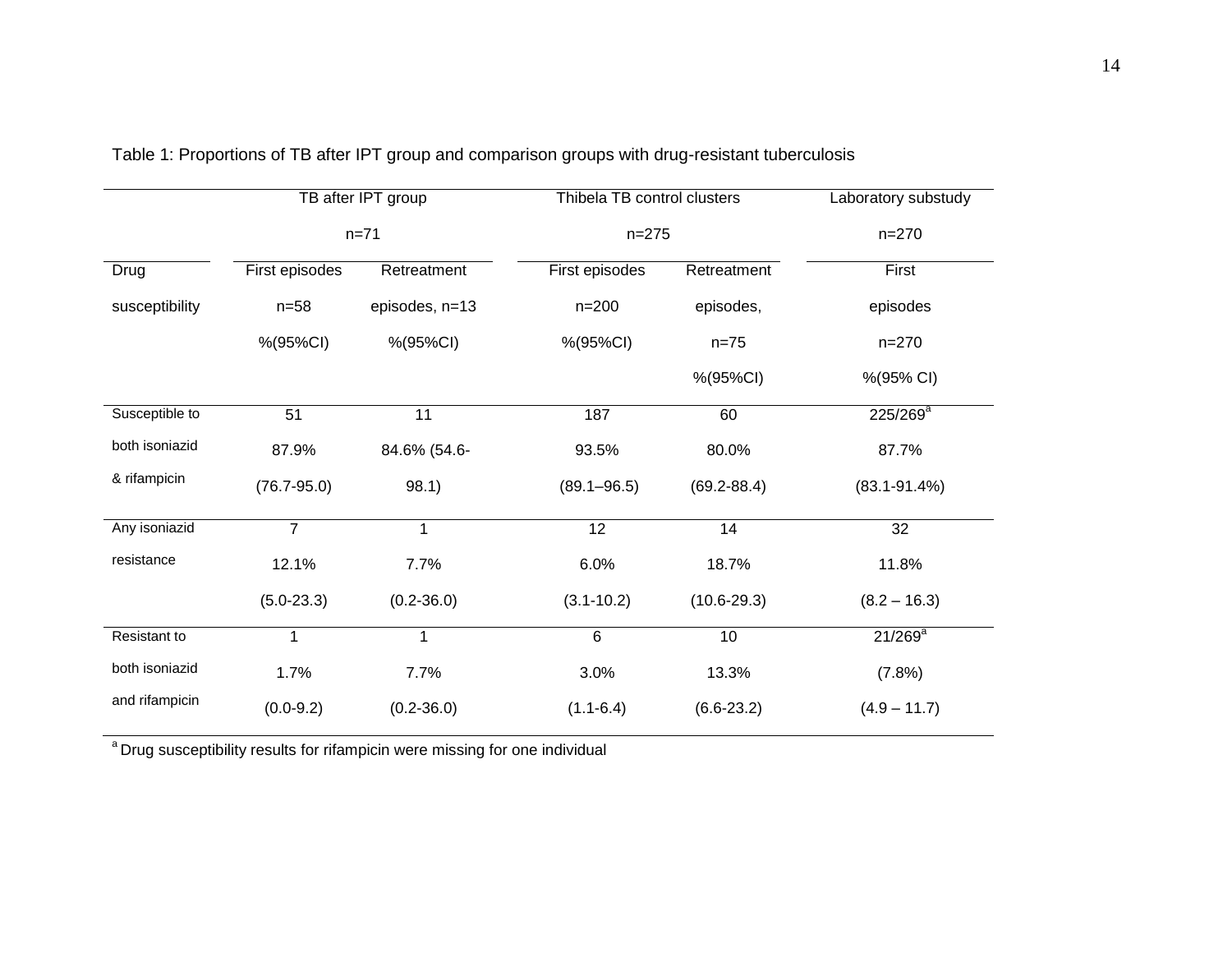Figure 1: Percentages of TB episodes with any isoniazid resistance (Bars show 95%



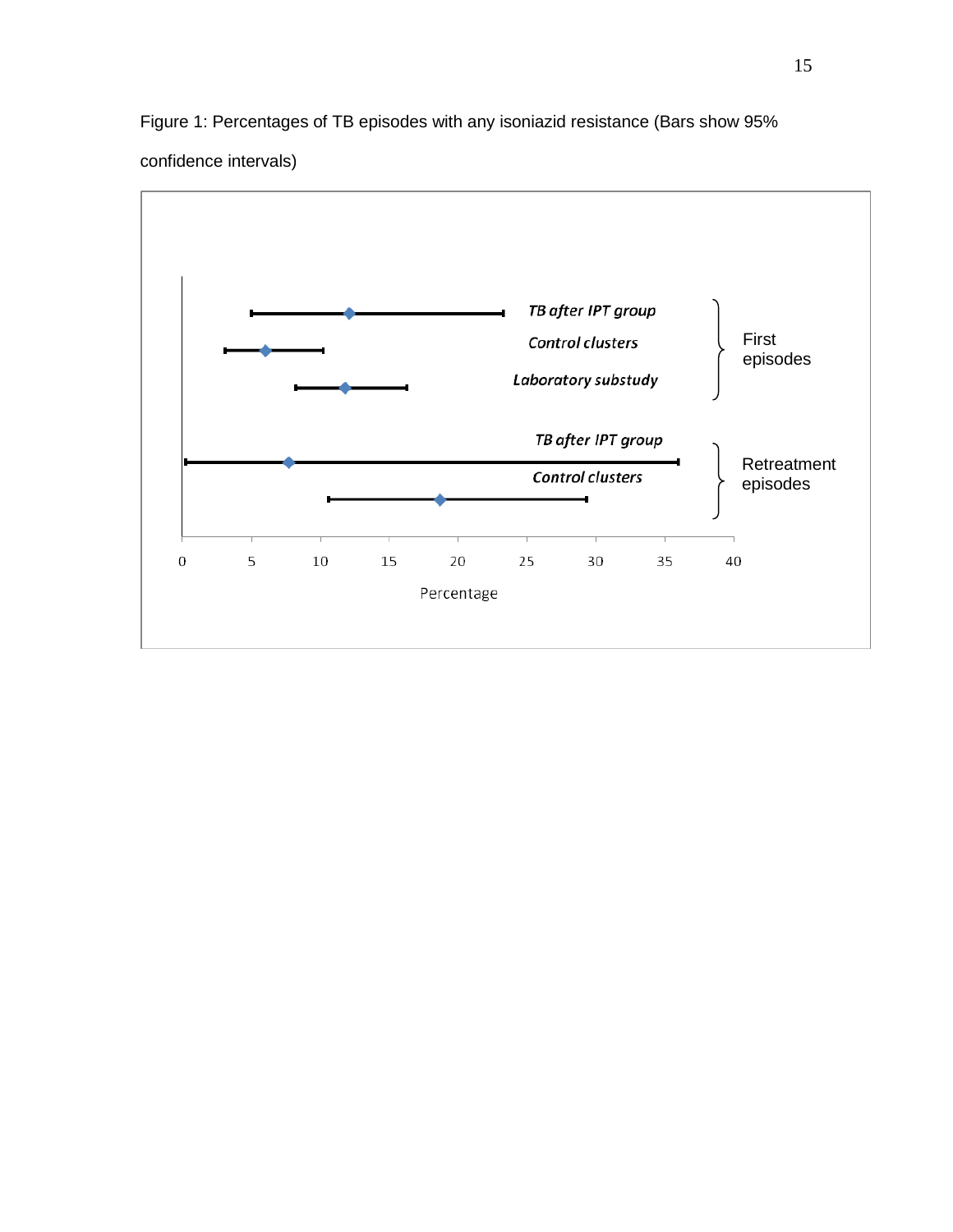## **REFERENCES**

- 1. World Health Organization. World Health Organization HIV/AIDS and TB Department Three Is Meeting Report 2008.
- 2. Grant AD, Charalambous S, Fielding KL, Day JH, Corbett EL, Chaisson RE, *et al.* Effect of routine isoniazid preventive therapy on tuberculosis incidence among HIV-infected men in South Africa: a novel randomized incremental recruitment study, JAMA 2005;293:2719-25
- 3. Smeija MJ, Marchetti CA, Cook DJ, Smaill FM. Isoniazid for preventing tuberculosis in non-HIV infected persons. Cochrane Database Syst Rev 2000;2:pCD000171
- 4. Woldehanna S, Volmink J. Treatment of latent tuberculosis in HIV infected persons. Cochrane Datbase Syst Rev 2004;1:pCD000171
- 5. Balcells ME, Thomas SL, Godfrey-Faussett P, Grant AD. Isoniazid preventive therapy and risk for resistant tuberculosis. Emerg Infect Dis 2006;12:744-51
- 6. World Health Organization. World Health Organization Global Tuberculosis Control Report 2009.
- 7. Lewis JJ, Charalambous S, Day JH, Fielding KL, Grant AD, Hayes RJ, *et al.* HIV infection does not affect active case finding of tuberculosis in South African gold miners. Am J Respir Crit Care Med 2009;180:1271-8
- 8. Corbett EL, Churchyard GJ, Clayton TC, Williams BG, Mulder D, Hayes RJ, *et al.* HIV infection and silicosis: the impact of two potent risk factors on the incidence of mycobacterial disease in South African miners. AIDS 2000;14:2759-68.
- 9. Hanifa Y, Grant AD, Lewis J, Corbett EL, Fielding K, Churchyard G. Prevalence of latent tuberculosis among gold miners in South Africa. Int J Tuberc Lung Dis 2009;13:39-46.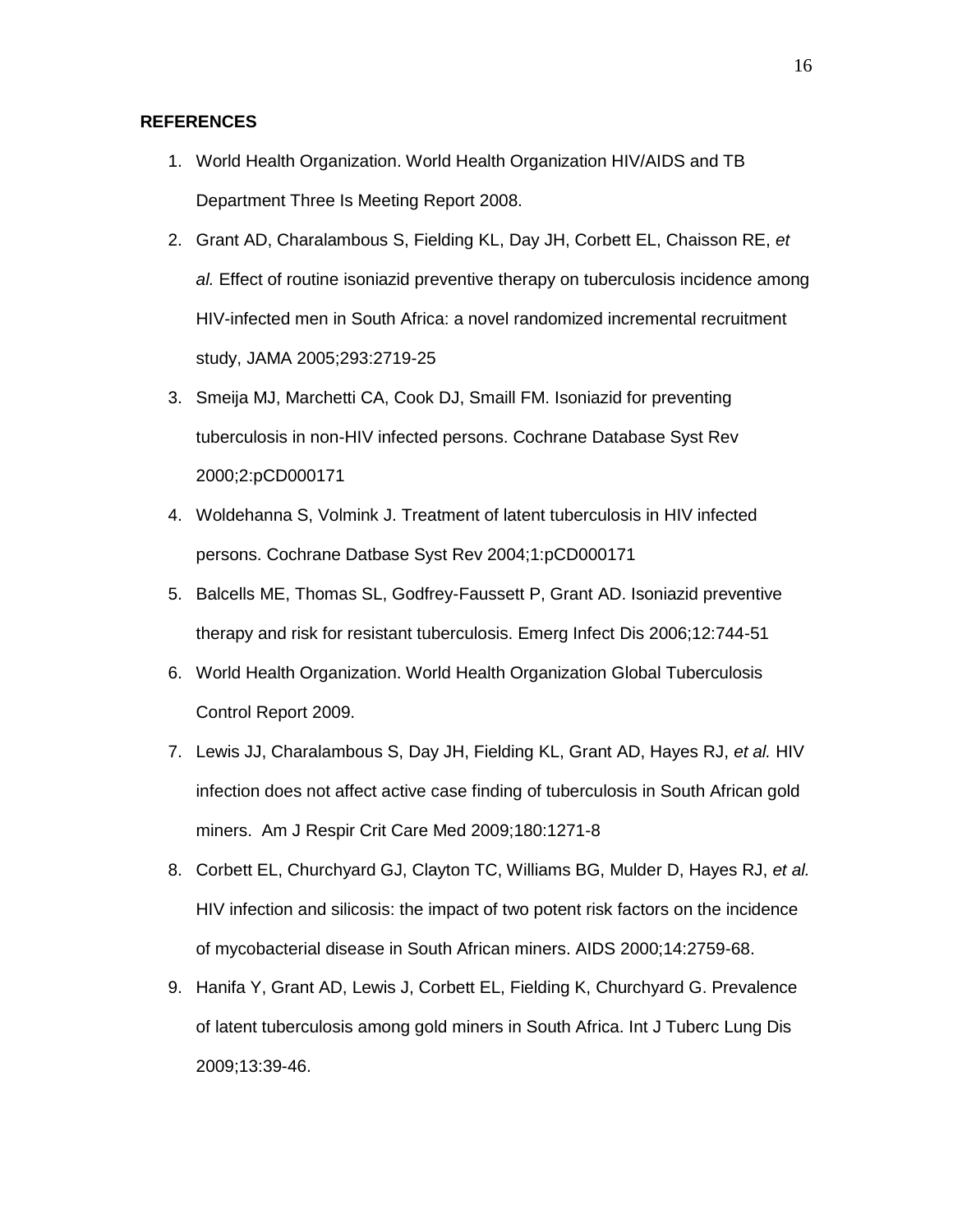- 10. Day JH, Charalambous S, Fielding KL, Hayes RJ, Churchyard GJ, Grant AD. Screening for tuberculosis prior to isoniazid preventive therapy among HIVinfected gold miners in South Africa. Int J Tuberc Lung Dis 2006;10:523-9.
- 11. Grant AD, Fielding KL, Chihota V, Lewis J, Luttig M, Muller D, *et al.* Performance of TB screening prior to community-wide IPT among gold miners in South Africa [Abstract]. Int J Tuberc Lung Dis 2008;S2;12(11):S148
- 12. World Health Organization. Treatment of Tuberculosis: Guidelines for National programmes. Third Edition 2003.
- 13. Chihota V, Poswa X, Fielding K, Molefe P, Pilane G, Lewis J, *et al.* A comparison of MGIT versus LJ culture by smear status in pulmonary TB in gold miners in South Africa. [Abstract]. 38<sup>th</sup> World Conference on Lung Health of the International Union Against Tuberculosis and lung Disease. 2007. Abstract PS-71729-10.
- 14. Churchyard GJ, Corbett EL, Kleinschmidt I, Mulder D, De Cock KM. Drugresistant tuberculosis in South African gold miners: incidence and associated factors. Int J Tuberc Lung Dis 2000;4:433-40
- 15. Tufariello JM, Chan J, Flynn JL. Latent tuberculosis: mechanisms of host and bacillus that contribute to persistent infection. Lancet Infect Dis 2003;3:578-590.
- 16. Sonnenberg P, Murray J, Glynn JR, Shearer S, Kambashi B, Godfrey-Faussett P. HIV-1 and recurrence, relapse and reinfection of tuberculosis after cure: a cohort study in South African mineworkers. Lancet 2001:358:1687-93
- 17. Casado JL, Moreno S, Fortun J, Antela A, Quereda C, Navas E, *et al.* Risk factors for development of tuberculosis after isoniazid chemoprophylaxis in human immunodeficiency virus-infected patients. Clin Infect Dis 2002;34:368-9